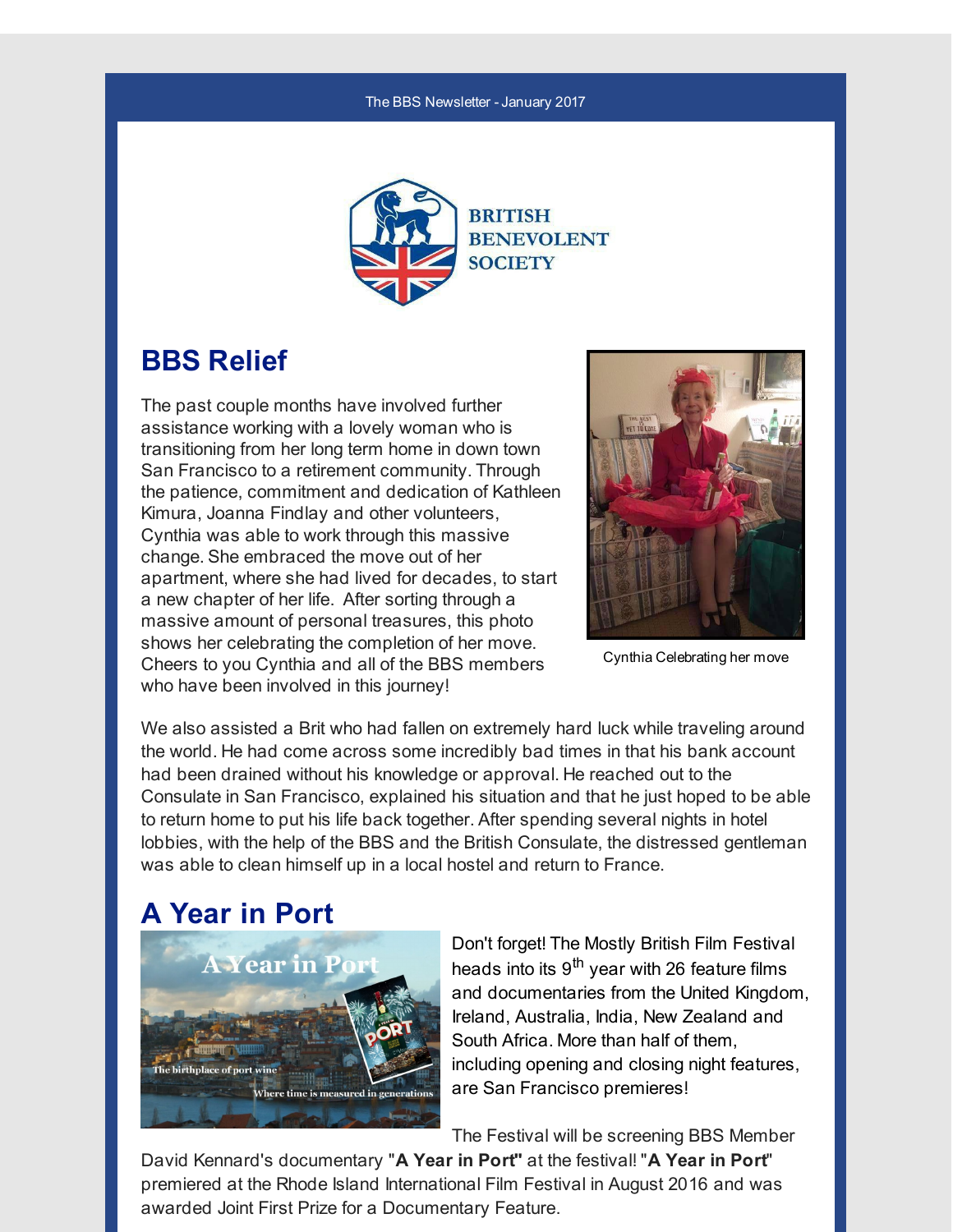**"A Year in Port"** will be screened on February 17th at 5PM at the Vogue Theater in San Francisco, 3290 Sacramento Street, San Francisco. Come and enjoy port tasting in the lobby of the Vogue Theater prior to the screening.

Details:

4.30pm - Port tasting in the lobby of the Vogue Theater 5pm - Screening "**A Year in Port**" Tickets may be purchased at [mostlybritish.org](http://r20.rs6.net/tn.jsp?f=001Root8oZ3fH1DGPICDfm_25kt1NxyCfnx4ImY42FbE9bdbpx0aaXMiE0wiE7Hn2Lo9KchXrXXJSt2AGgs7WMyI7SuHwmf3QJUTG0bxsVIFK1F-aKllbo7XknGGlcG9ugNxxVRXyqTHki_YgOaqEZvZa5aPjBZ0SFiBQJifRDIsrY=&c=&ch=)

Mostly British opens on February 16 with "**Their Finest**," the latest from "An Education" director Lone Scherfig. With a cast headed by Bill Nighy who will attend the festival - and Gemma Arterton, this delightful romantic comedy tells the



For more about the festival visit Mostly British Film [Festival](http://r20.rs6.net/tn.jsp?f=001Root8oZ3fH1DGPICDfm_25kt1NxyCfnx4ImY42FbE9bdbpx0aaXMiE0wiE7Hn2Lo9KchXrXXJSt2AGgs7WMyI7SuHwmf3QJUTG0bxsVIFK1F-aKllbo7XknGGlcG9ugNxxVRXyqTHki_YgOaqEZvZa5aPjBZ0SFiBQJifRDIsrY=&c=&ch=) and get your tickets today!

# **2017 AGM**

Mark your calendars for the 2017 AGM that will take place in early April. Final date of the meeting will be

shared in forthcoming correspondence. For any questions about the meeting, please contact Jenn [Baker](mailto:jennifer.baker@britishbenevolentsociety.org).

## **About the BBS**

The British Benevolent Society (BBS) is a 501(c) (3) nonprofit with a mission to build and nurture our diverse community through advice, support and relief when needed in the United States. Based in San Francisco our mission is to protect, support, prepare and connect.

- Protect: Emotional and Financial relief in times of need
- Support: Transition support and education for new arrivals
- Prepare: Essential local information to thrive including earthquake and disaster readiness
- Connect: Create connections and advance British cultural education and interests

## **Protect - Support - Prepare - Connect**

## **To become a Member: [Click](http://r20.rs6.net/tn.jsp?f=001Root8oZ3fH1DGPICDfm_25kt1NxyCfnx4ImY42FbE9bdbpx0aaXMiDttpehFM4P8d1jGsLhTanGtcxI4V8BABTAn_9xniahWV72e7dfzTxJnqPL_TENsflphM9gClN2KHnyLJX1_iRfItHOKs_zh31-SG44lD3kdoEKoLj2oSrM33FTYCvpzNtF0E2BPZu0qBZE3BNvynVkcYFVNUmCd67-Ddv3JhVws&c=&ch=) Here**

Forward to a Friend